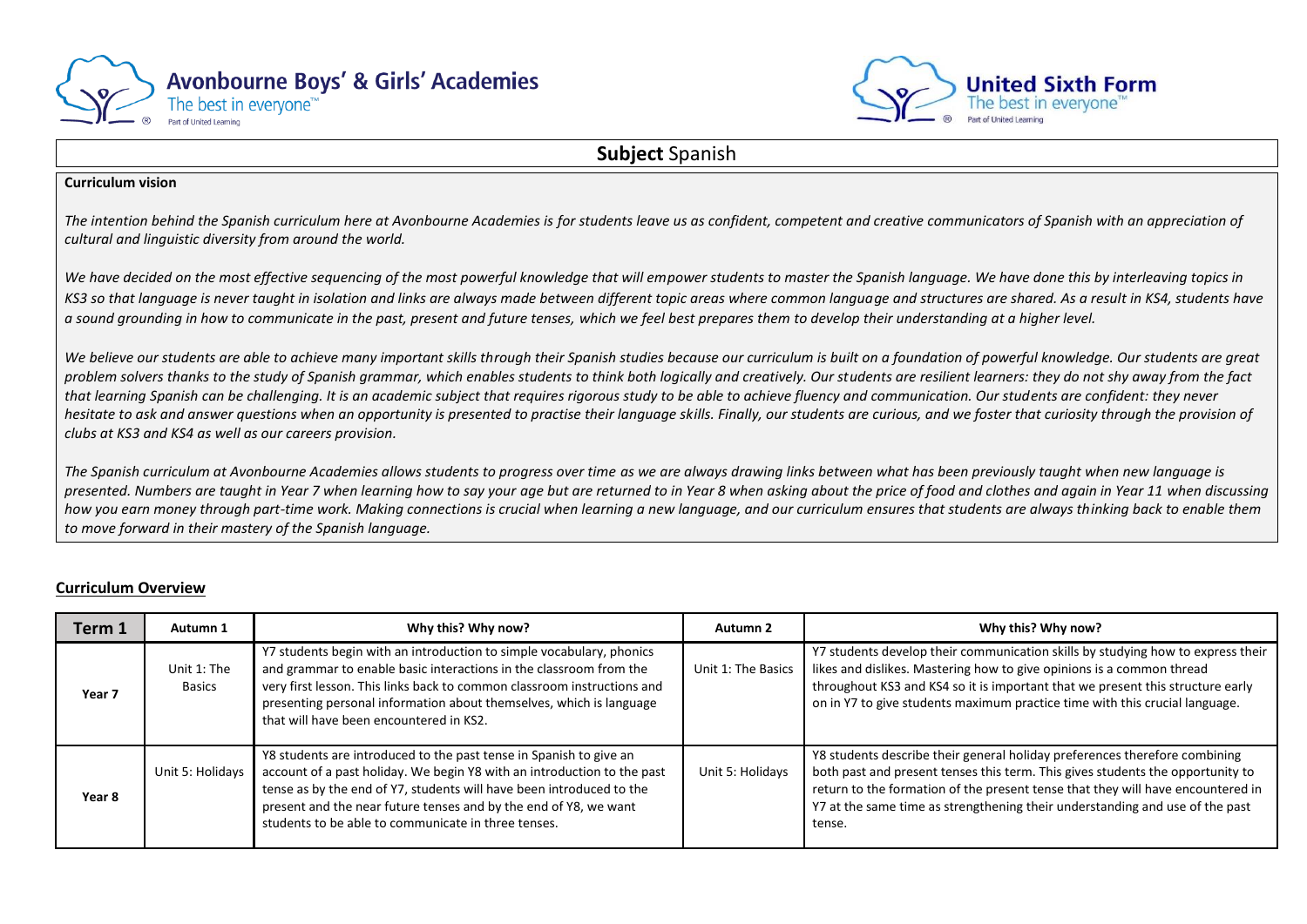

## Avonbourne Boys' & Girls' Academies<br>The best in everyone<sup>TW</sup><br>Part of United Learning



| Year 9  | Unit 9: Family<br>and<br>Relationships     | Y9 students revisit family vocabulary at the start of Y9 and go further by<br>describing family relationships that enables them to use reflexive verbs<br>in the present tense. In Y7, students have already studied family<br>members and descriptions, so the start of the unit asks students to<br>retrieve this language before building on this previous knowledge with<br>new grammar structures like reflexive verbs.                                                                                                                                  | Unit 9: Free Time                          | Y9 students pick up the topic of free time this term. Students will have<br>encountered most of this language in Y7 and Y8 where they expressed their<br>preferences for their hobbies and holiday activities. However now that students<br>are in Y9, the expectation is that students move beyond giving simple opinions<br>about their free time and instead they are able to talk about their hobbies in the<br>context of last weekend and next weekend, thereby communicating in three<br>time frames.                      |
|---------|--------------------------------------------|---------------------------------------------------------------------------------------------------------------------------------------------------------------------------------------------------------------------------------------------------------------------------------------------------------------------------------------------------------------------------------------------------------------------------------------------------------------------------------------------------------------------------------------------------------------|--------------------------------------------|-----------------------------------------------------------------------------------------------------------------------------------------------------------------------------------------------------------------------------------------------------------------------------------------------------------------------------------------------------------------------------------------------------------------------------------------------------------------------------------------------------------------------------------|
| Year 10 | Module 1:<br>Holidays and<br>Travel        | Y10 students begin the academic year with talking about their holiday<br>preferences in three time frames. This is positioned at the start of the<br>academic year so that students can use accounts of their actual holidays<br>to inform their written and spoken work. This encourages students to be<br>confident in communicating in three time frames, as this was the<br>expectation at the end of Y9 and will be integral throughout KS4.                                                                                                             | Module 1:<br>Holidays and<br>Travel        | Y10 students continue with Module 1 this term by applying what they have<br>learned in Autumn 1 to a full range of scenarios that cover all four skills: from<br>role plays in a hotel to booking a reservation or reading a review of a disastrous<br>holiday. Students have developed most holiday vocabulary in Y8, therefore we<br>can move to honing their productive skills early on in Y10 and building their<br>confidence in speaking Spanish.                                                                           |
| Year 11 | Module 6:<br>Festivals and<br>Celebrations | Y11 students recall their knowledge of Spanish festivals and celebrations<br>from Y9 to be able to make more mature observations about the<br>cultural differences between Spain and the UK. Students will also<br>observe religious differences between a range of festivals like Epiphany,<br>Ramadan, Eid, Christmas and Easter. Cultural discussion here is just as<br>valid as expression in the target language as in Y11, students need to be<br>able to formulate their own ideas and narratives before translating<br>them into the target language. | Module 6:<br>Festivals and<br>Celebrations | Y11 students complete Module 6 this term with a focus on daily routine and<br>food. The topics of daily routine and food draw upon students' understanding of<br>expressing numbers, quantities and reflexive verbs when describing their days.<br>Students will have been exposed to numbers throughout their time with us,<br>however expressing quantities will be new language. Therefore, students are<br>always retrieving former knowledge from across the Key Stages as well as<br>acquiring new language and structures. |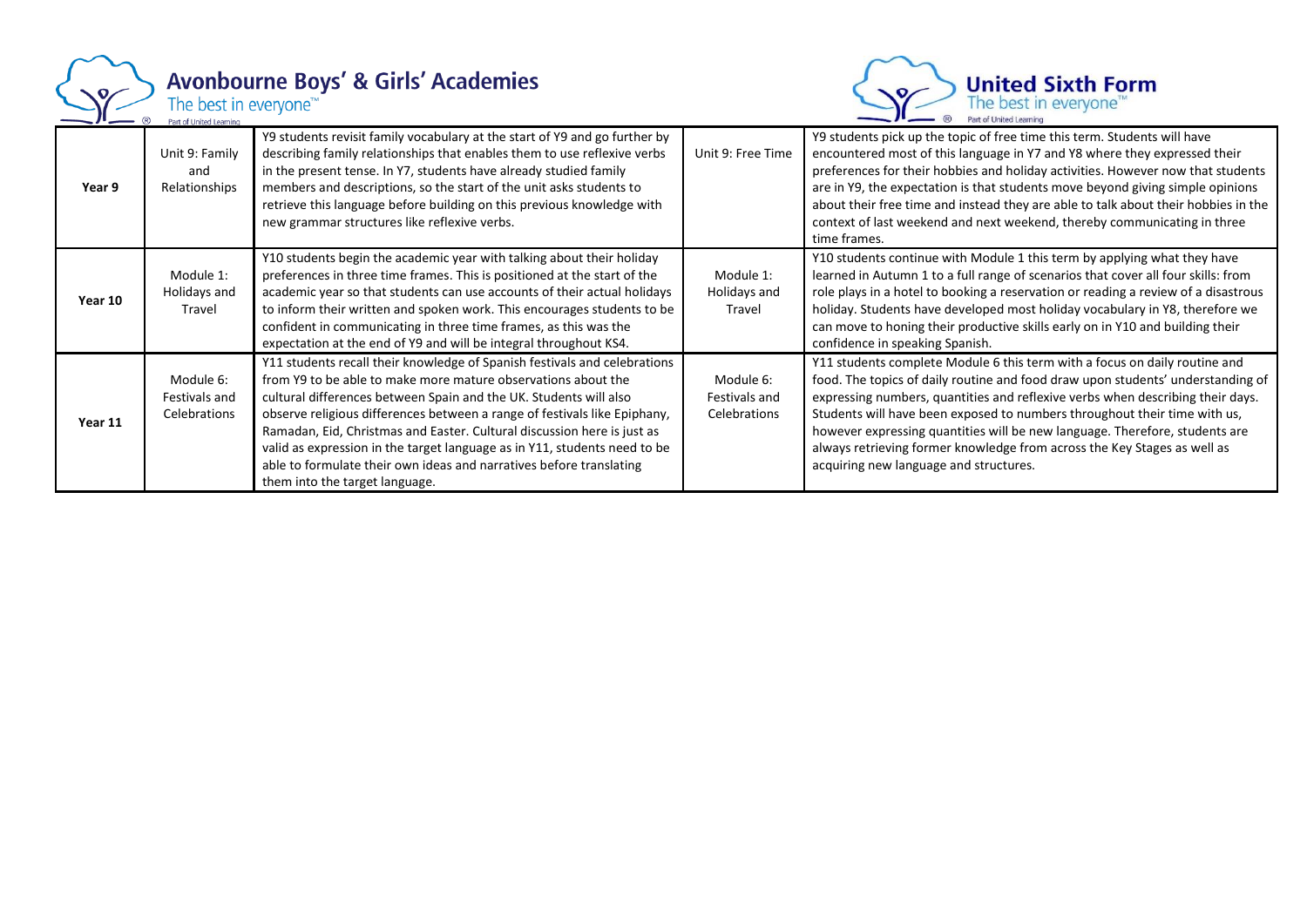



| Term <sub>2</sub> | Spring 1                                     | Why this? Why now?                                                                                                                                                                                                                                                                                                                                                                                                                                                                                                                               | <b>Spring 2</b>                        | Why this? Why now?                                                                                                                                                                                                                                                                                                                                                                                                                                                                                                                                                |
|-------------------|----------------------------------------------|--------------------------------------------------------------------------------------------------------------------------------------------------------------------------------------------------------------------------------------------------------------------------------------------------------------------------------------------------------------------------------------------------------------------------------------------------------------------------------------------------------------------------------------------------|----------------------------------------|-------------------------------------------------------------------------------------------------------------------------------------------------------------------------------------------------------------------------------------------------------------------------------------------------------------------------------------------------------------------------------------------------------------------------------------------------------------------------------------------------------------------------------------------------------------------|
| Year 7            | Unit 2: My<br>Family                         | Y7 students learn to describe themselves and others to be able to<br>communicate about their personal lives. It is important to us that<br>students are able to talk about themselves as we know that this<br>motivates students to use the target language when they can make<br>their spoken and written work personal to their real lives.                                                                                                                                                                                                    | Unit 2: My Family                      | Y7 students develop their third person descriptions of their family and friends to<br>show an awareness of adjectival agreement in Spanish. Adjectival agreement is<br>an integral component of basic Spanish grammar that will run through all years<br>of study, so it is important to introduce students to these structures in their first<br>year of study with us because it applies to so many topic areas: family, pets,<br>food, school subjects, jobs etc.                                                                                              |
| Year 8            | Unit 6: Going<br>Out, Staying<br>In          | Y8 students develop their ability to take part in transactional<br>conversations by organising plans to go out to build up their<br>confidence in speaking Spanish. We want students to practise their<br>spoken interaction here because up until this point, their speaking has<br>been mostly descriptive, or opinion based. Yet, being able to ask and<br>answer questions to develop a genuine conversation provides a much<br>more meaningful interaction and is a skill that is essential                                                 | Unit 7: Daily<br>Routine and Fitness   | Y8 students apply what they know about leading a healthy life by giving advice in<br>Spanish using modal verbs. Modal verbs will be a new structure for Y8 to practise<br>but they may have shown an awareness of this structure by listening to their<br>teachers' classroom instructions in the target language. Students also enact a<br>visit to the doctor to develop their confidence in their transactional<br>conversations and pronunciation.                                                                                                            |
| Year 9            | Unit 10: Food                                | Y9 students explore food in Spanish-speaking countries and compare<br>eating habits with the UK to gain an appreciation of cultural<br>differences around the world. As a department, we also provide<br>students with the opportunity to attend an after school cooking club<br>during this term so that they can cook and taste traditional foods from<br>Spain. Students will have touched lightly upon the topic of food in Y7<br>when talking about what they eat at break and also in Y8 when they<br>talk about what they ate on holiday. | Unit 10: Festivals<br>and Celebrations | Y9 students learn how Spain and Latin America celebrates special times of year<br>differently to the UK to support the development of their cultural understanding<br>and empathy. This term is full of videos and song to show students the reality of<br>experiencing a festival like Las Fallas or La Tomatina. We also use this term as an<br>opportunity to focus on the geography of Spain and Latin America by using maps<br>to improve students' understanding of their place in the world and how it fits<br>alongside other cultures and nationalities. |
| Year 10           | Module 2:<br>Life at School<br>and College   | Y10 students continue with a topic that links back to familiar language<br>from KS3: school. This enables students to have a confident start to<br>their Spanish studies after the Christmas break because the language<br>is simple to retrieve as it is full of many cognates for example,<br>amongst the school subjects and facilities.                                                                                                                                                                                                      | Module 3: Family<br>and Relationships  | Y10 students cover another familiar topic this term from KS3: family and<br>relationships. Students build on the work they did in both Y7 and Y9 by exploring<br>romantic relationships and the idea of marriage as well as retrieving knowledge<br>about reflexive verbs and adjectival agreement to describe their family<br>relationships too.                                                                                                                                                                                                                 |
| Year 11           | Module 7:<br>Jobs and<br><b>Future Plans</b> | Students explore jobs and future plans allowing them to make links to<br>their real life choices happening at this point in the year. Therefore,<br>conversations in the target language about A Level choices, working<br>abroad and learning new skills through work experience are informed<br>by their reality, which serves to make writing and speaking work much<br>more detailed and mature compared to Y8 when students simply<br>expressed the jobs their family members did.                                                          | Module 8: Social<br>and Global Issues  | In this module, students are taught about both environmental and social issues<br>in their local area. Recycling, poverty, homelessness and charity work all require<br>students to reflect on the issues in their local area as well as the global issues we<br>face. Students will think about solutions to poverty, homelessness and litter to<br>be able to share their hopes for a better world in the future.                                                                                                                                               |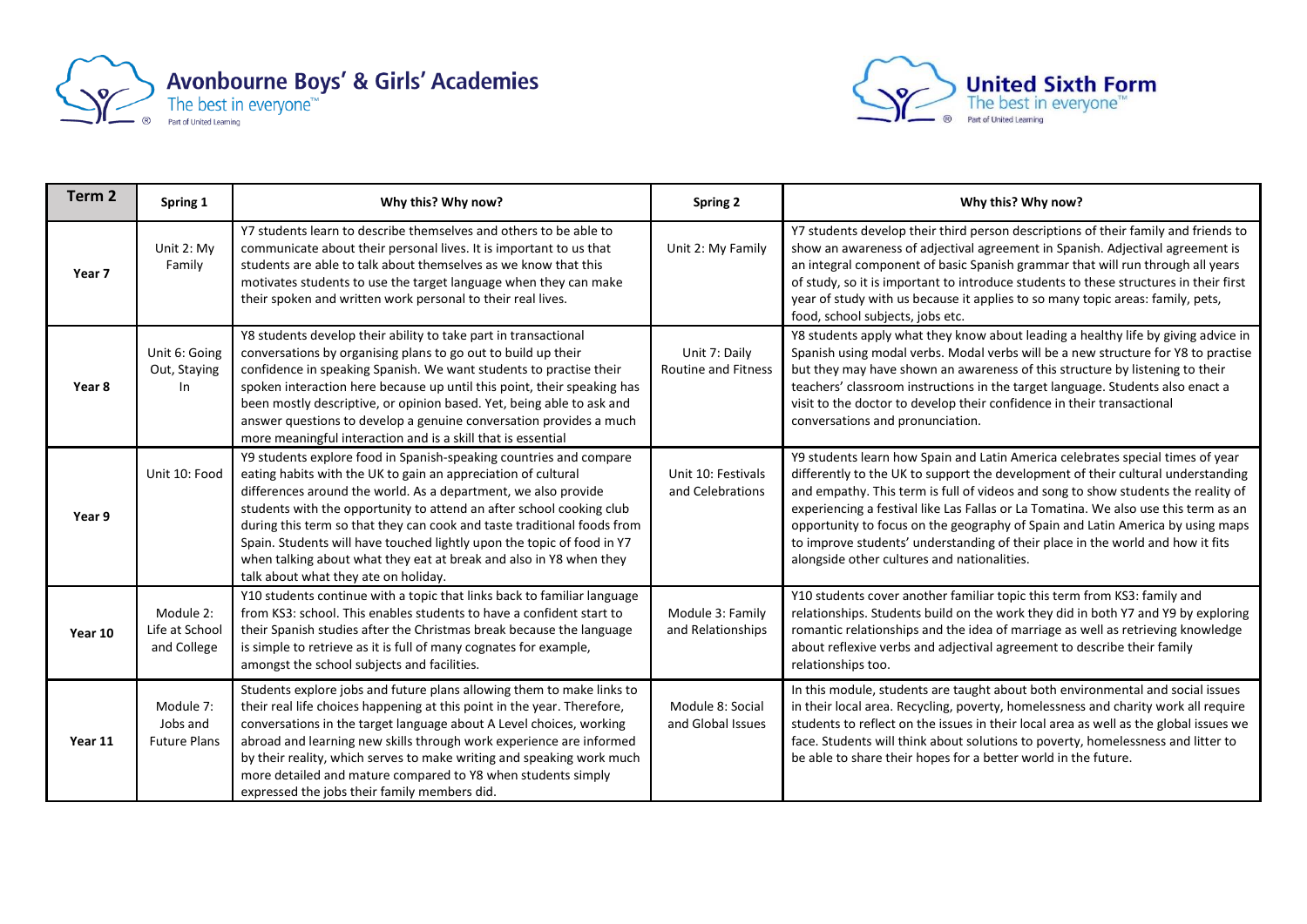



| Term <sub>3</sub> | Summer 1                                            | Why this? Why now?                                                                                                                                                                                                                                                                                                                                                                                                                                                                                                                                            | Summer 2                         | Why this? Why now?                                                                                                                                                                                                                                                                                                                                                                                                                                                                                                                                                                                                                                                                                                                                                                            |
|-------------------|-----------------------------------------------------|---------------------------------------------------------------------------------------------------------------------------------------------------------------------------------------------------------------------------------------------------------------------------------------------------------------------------------------------------------------------------------------------------------------------------------------------------------------------------------------------------------------------------------------------------------------|----------------------------------|-----------------------------------------------------------------------------------------------------------------------------------------------------------------------------------------------------------------------------------------------------------------------------------------------------------------------------------------------------------------------------------------------------------------------------------------------------------------------------------------------------------------------------------------------------------------------------------------------------------------------------------------------------------------------------------------------------------------------------------------------------------------------------------------------|
| Year 7            | Unit 3: School<br>Subjects                          | Y7 students learn to talk about their school by expressing and<br>justifying opinions on their subjects and teachers. The context of daily<br>school life is another opportunity to discuss real life scenarios, just as<br>discussing family and free time was too earlier in the year. By keeping<br>the topics personal in Y7, we are able to continually revisit opinion +<br>infinitive verb structures throughout the year, which is a key language<br>component for Y7.                                                                                | Unit 4: Where I Live             | Y7 students describe their homes and towns and express what one can do in the<br>local area to show they can use modal verbs such as se puede/se debe + infinitive<br>verb. We introduce students to the near future tense so they are able to<br>communicate in two time frames. This unit gives further opportunity for students<br>to talk about their reality. It also allows us the opportunity to compare our own<br>local area with cities in the Spanish speaking world, which we like to link to the<br>upcoming summer holidays. Because not all students will travel abroad, we like<br>to use this Unit as a chance to broaden students' cultural horizons by introducing<br>them to other cities around Spain like Barcelona and Seville to compare them<br>with the local area. |
| Year 8            | Unit 8: School<br>Life                              | Y8 students build on Unit 3 in Y7 to be able to talk in greater depth<br>about their school experience by describing their school and<br>explaining the changes they would make if they were in charge. This<br>gives us the opportunity to introduce the conditional tense in more<br>depth at this point in the year as we have drilled communication in<br>the past, present and future for the entirety of the academic year.                                                                                                                             | Unit 8: Future Plans             | Y8 students reflect on their futures at the end of the academic year by discussing<br>the jobs their parents and carers do and what they would like to be in the future.<br>The grammar at the end of Y8, the near future tense, echoes the grammar at the<br>end of Y7 so students will see its application across more than one topic area and<br>be able to manipulate the formation of this tense regardless of the unit of study.                                                                                                                                                                                                                                                                                                                                                        |
| Year 9            | Unit 11:<br>Exploring a<br>French-<br>Speaking Area | Y9 students have the opportunity to understand more about life in<br>Barcelona: the geography, history and culture that makes it the<br>cultural capital of the world. Students improve their cultural<br>awareness of the world around them and what it might be like to visit<br>a Spanish speaking country or city.                                                                                                                                                                                                                                        | Unit 12: The World<br>Around Us  | At this point, students have developed their knowledge of French to be able to<br>discuss responses to local environmental issues. We also feel that by talking<br>about the area that we all live in and share, students have more of an investment<br>in what they want to improve and what they are proud of in the local area.<br>Making the topic matter personal in this way motivates students to participate in<br>discussions about local issues and proposed solutions.                                                                                                                                                                                                                                                                                                             |
| Year 10           | Module 4: Free<br><b>Time Activities</b>            | Y10 students have already had a lot of exposure to free time activities<br>across KS3. In Y7, they talked about the sports they liked, in Y8 they<br>talked about their favourite holiday activities and what they do when<br>they go out with friends and in Y9 they talked about their free time in<br>the past, present and future tenses. Therefore , in this Module, we<br>focus on introducing more obscure vocabulary (la petanca, el ajedrez)<br>as well as more cultural references to sports such as handball to make<br>more cultural comparisons. | Module 5: Home<br>and Local Area | Y10 students describe their home and local area this module. In Y9, students<br>have already learned about how to describe where they live as well as what other<br>areas around the Spanish speaking world look like and how they might be to visit.<br>They start to use a fourth tense (the conditional) to talk about what their future<br>homes would be like to expand their grammatical repertoire at this stage of the<br>year, as the focus up until now has been securing those three time frames: past,<br>present and future.                                                                                                                                                                                                                                                     |
| Year 11           | Revision and<br>Consolidation                       | In their final term with us, Y11 students will revisit key vocabulary,<br>grammar and phonics that are common to all Modules they have been<br>taught across KS4. Of the utmost importance is that Y11 finish their<br>time with us confidently communicating in three-time frames in their<br>spoken and written work as well as being able to comprehend written<br>and aural forms of the Spanish language to understand and make<br>themselves understood in a range of scenarios.                                                                        |                                  |                                                                                                                                                                                                                                                                                                                                                                                                                                                                                                                                                                                                                                                                                                                                                                                               |